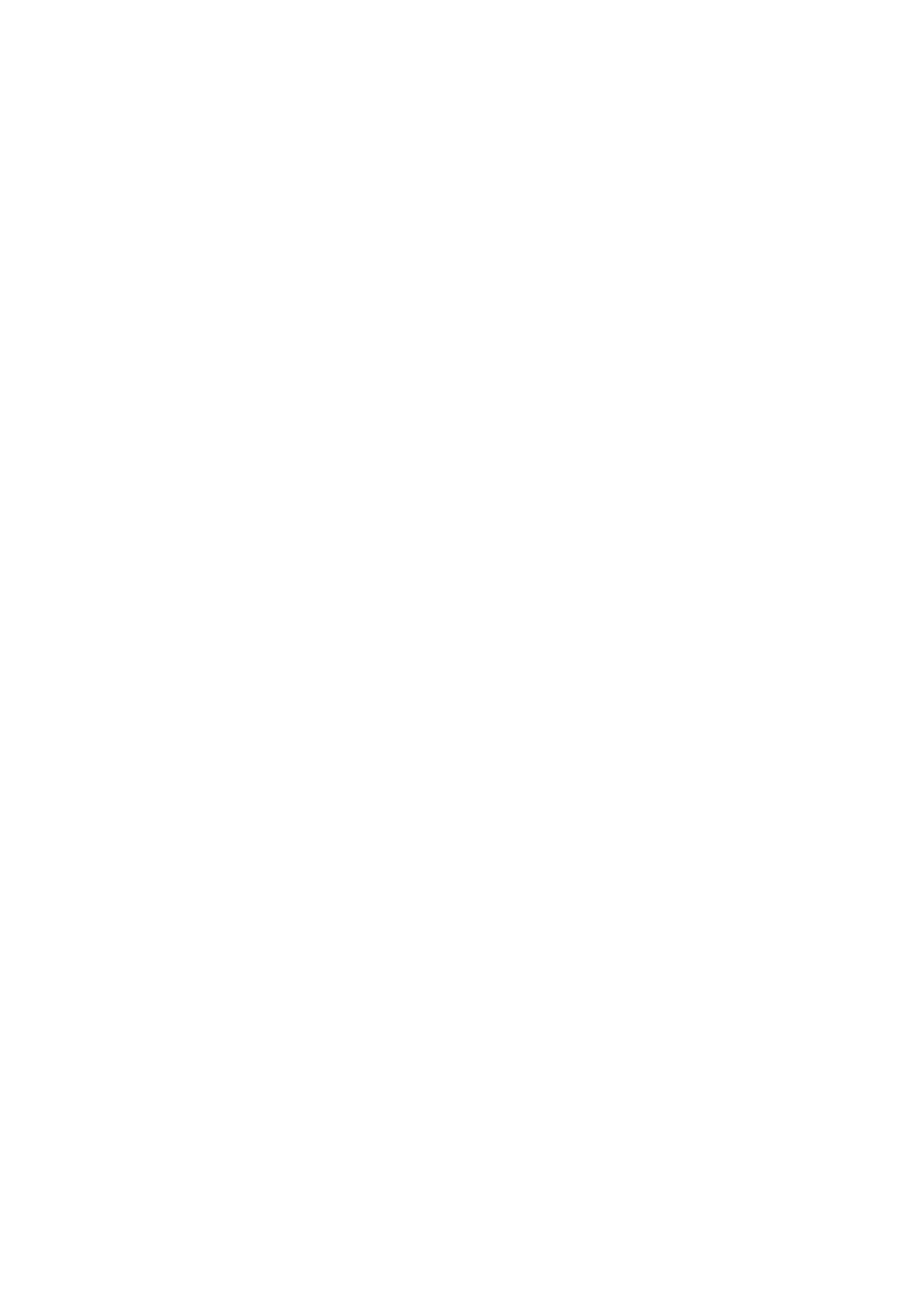# Four point bend testing – Finite element analysis of the stress and strain distribution

## Alan Turnbull and Louise Crocker Materials Division

## SUMMARY

Finite element computations of the stress and strain distribution on the tensile surface of a four point bend specimen of a 13Cr stainless steel (SS) were carried out in order to resolve the query of the method most appropriate for setting the total strain to achieve 0.2% plastic strain; in particular, whether to use tensile or bend data. Computations were carried out with very low friction at the rollers and subsequently with varying degrees of friction. The recommendation is that the four point bend specimen should be loaded to a longitudinal strain corresponding to the total strain to achieve 0.2% plastic strain as determined in separate uniaxial tensile testing. The force required to achieve that strain can be affected by friction at the rollers but provided the specimen is strain gauged this will have no impact on the strain in the central section of the specimen. However, friction at the inner rollers can induce an elevated stress on the tensile surface of the specimen opposite and this may cause cracking at that location. Such cracking should be considered an artefact.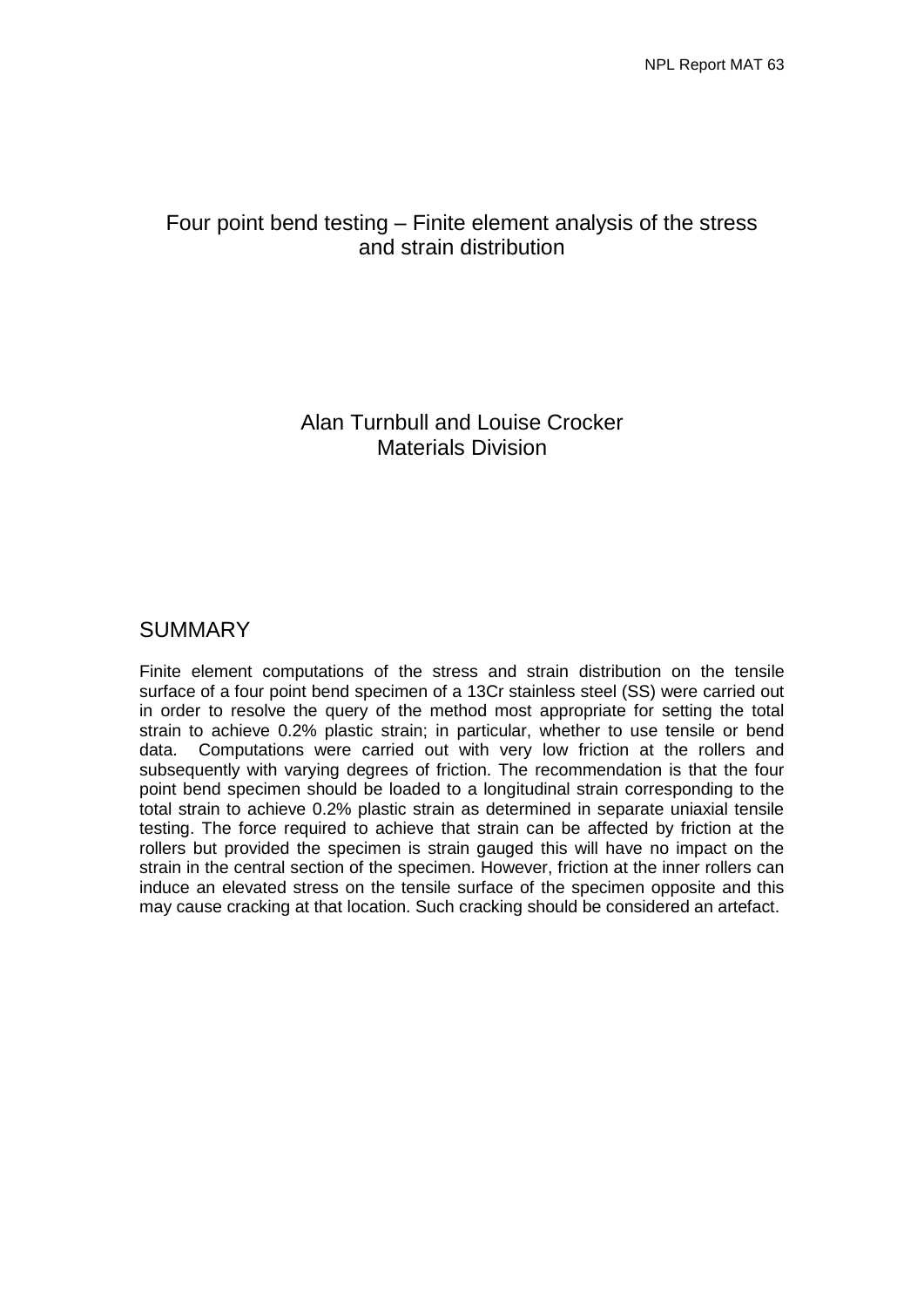Queens Printer and Controller of HMSO, 2014

ISSN 1754-2979

National Physical Laboratory Hampton Road, Teddington, Middlesex, TW11 0LW

Extracts from this report may be reproduced provided the source is acknowledged and the extract is not taken out of context.

> Approved on behalf of NPLML by Dr M Gee, Knowledge Leader, Materials Team.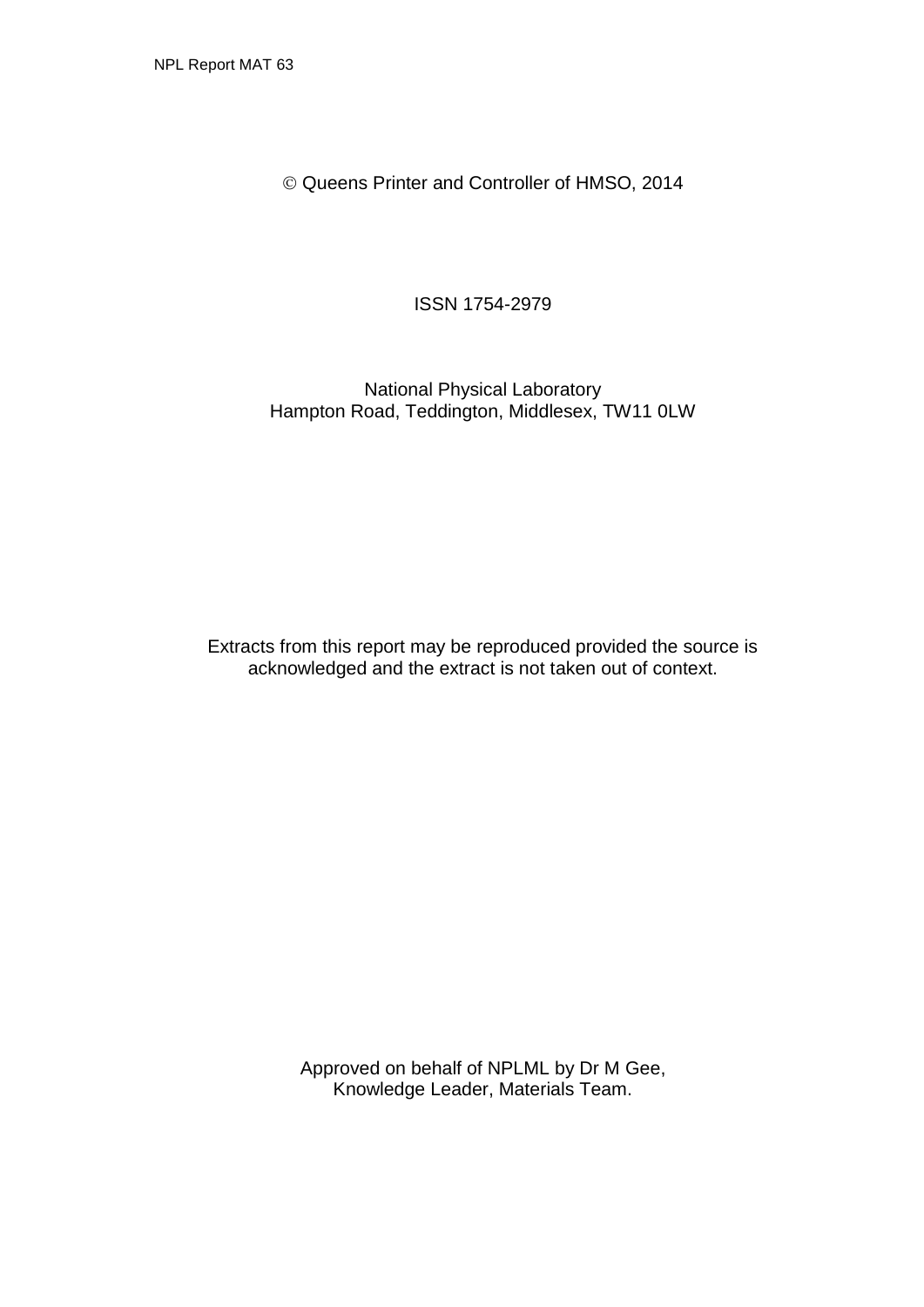## **CONTENTS**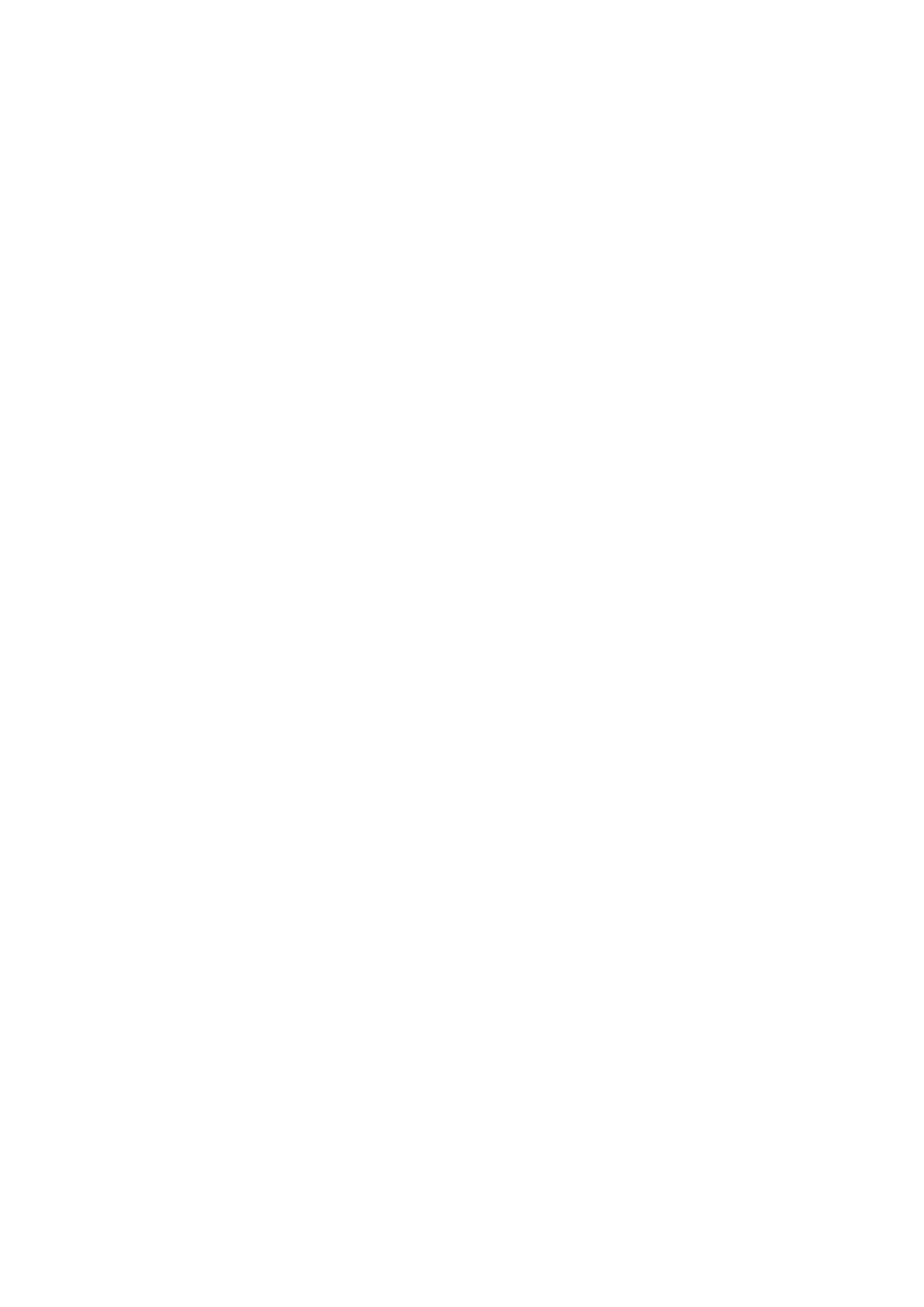#### <span id="page-6-0"></span>**1. INTRODUCTION**

The four point bend test method is being developed as both NACE and ISO standards. However, there has been controversy with respect to the appropriate method for setting the applied total strain and whether to use tensile or bend data for that purpose. To resolve the issue, finite element (FE) computations of the stress and strain distribution on the tensile surface of four point bend specimens of a 13Cr SS were carried out using Abaqus.

### <span id="page-6-1"></span>**2. FE ANALYSIS**

#### <span id="page-6-2"></span>2.1 VERY LOW FRICTION AT THE ROLLERS

The specimen design adopted is shown in Figure 1, using two values of the specimen thickness, 8 mm and 4 mm. The specimen was meshed with rectangular C3D8I elements that had dimensions of 2 mm (l)  $\times$  0.5 mm (t)  $\times$  1.286 mm (d, 1.429 mm for 8 mm thick specimen). The rollers were modelled using analytical rigid surfaces. The two outer rollers were fixed, while the two inner rollers could be displaced by up to 3.5 mm. The two moveable rollers were tied together using a linear multi point constraint in the form of an equation so the displacement was applied to only one reference node and correspondingly the resulting total reaction force was obtained from this single reference node. In initial computations, a small degree of friction was modelled between the rollers and the specimen using a coefficient of static friction of 0.001 but the effect of increasing the friction coefficient was also evaluated. The von Mises material model was used in the analysis to characterise the elastic-plastic behaviour of the 13Cr steel material. The predicted stresses and strains were obtained from a node in the centre of the surface in contact with the two fixed rollers; i.e. the tensile surface.



**Figure 1** Typical four-point bend loading jig design.

Table 1 defines the relevant parameters adopted in the FE analysis for the two specimen thicknesses.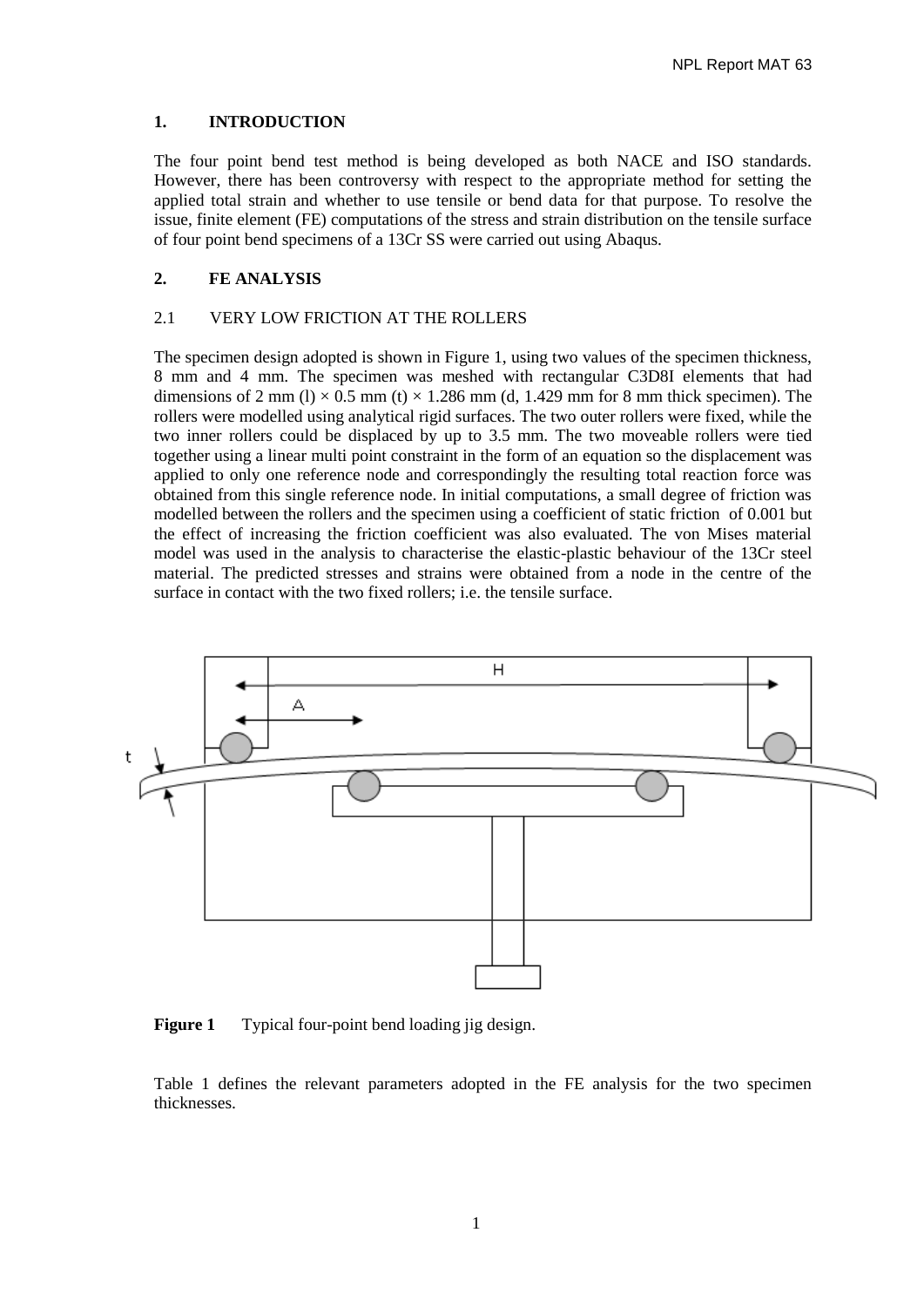| Thickness | Width | Length     | H                                  | $H-2A$ | Roller<br>diameter |
|-----------|-------|------------|------------------------------------|--------|--------------------|
|           | 20    | 140        | 120                                | 60     |                    |
|           | 18    | $\cdot$ 20 | $\hspace{.08cm} 00 \hspace{.08cm}$ | 50     |                    |

**Table 1:** Dimension (mm) for four point bend testing set-up adopted in modelling.

Figure 2 shows a section of the experimental uniaxial stress-strain data at room temperature used in most of the computations.



**Figure 2** Section of the uniaxial stress-strain test data for a medium strength 13Cr steel at room temperature showing the total strain associated with 0.2% plastic strain.

In Figure 3, the computed longitudinal stress is plotted against the calculated principal strain as defined in the draft four point bend procedure by

$$
\varepsilon_p = \frac{1}{1 - v^2} (\varepsilon_l + v \varepsilon_t)
$$

For this case, Poisson's ratio  $(v)$  was taken to be 0.3.

A similar plot, but this time longitudinal stress against longitudinal strain is shown in Figure 4. In each case the total strain corresponding to the 0.2% offset (0.2% plastic strain) is shown. It will be noted that this is almost identical to the uniaxial stress-strain value, irrespective of whether principal strain or longitudinal strain is used, though more exact for the longitudinal strain.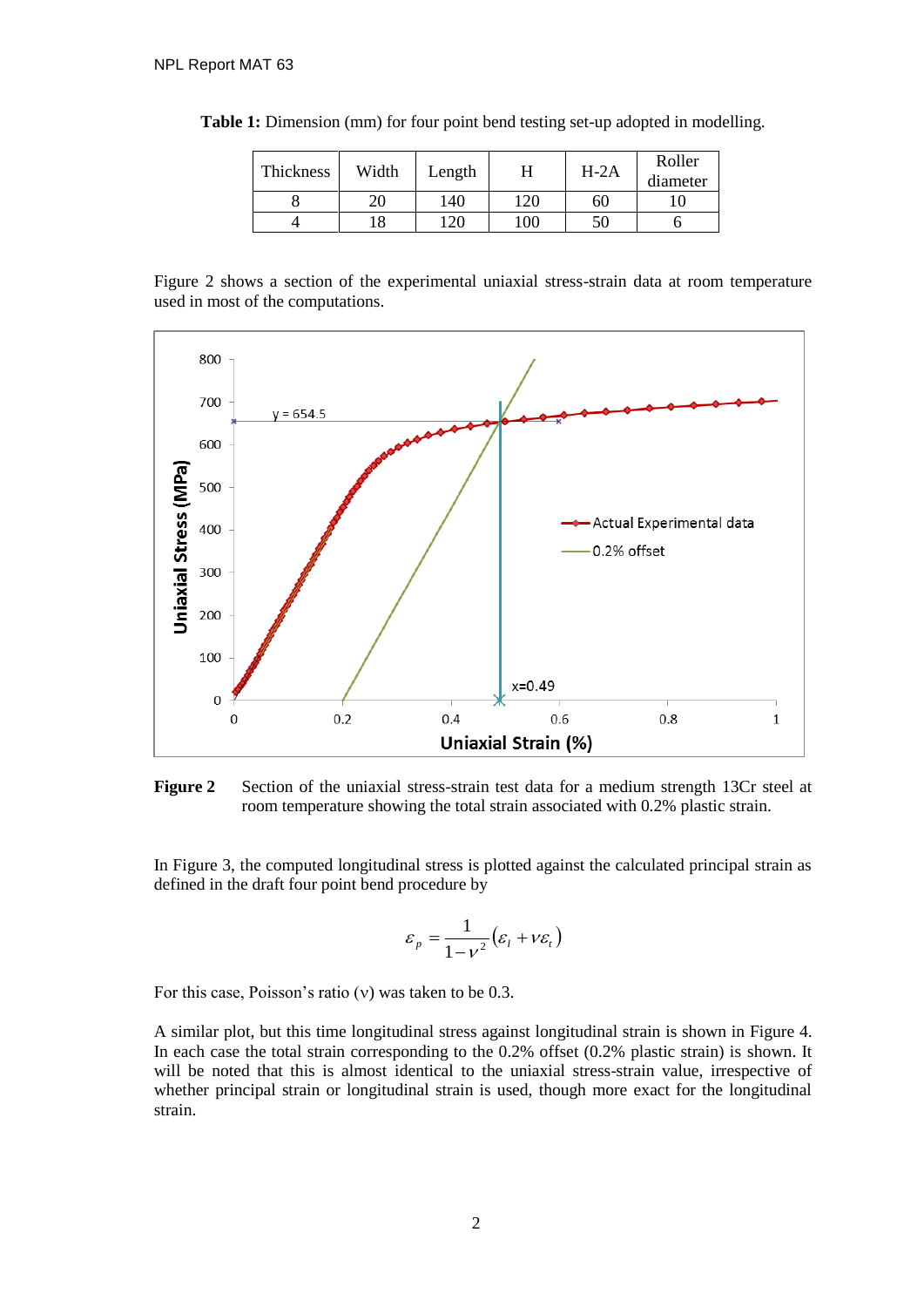

Figure 3 FE computed values for the longitudinal stress vs principal strain on the tensile surface of a four point bend specimen of 13 Cr SS.



**Figure 4** FE computed values for the longitudinal stress vs longitudinal strain on the tensile surface of a four point bend specimen of 13Cr SS.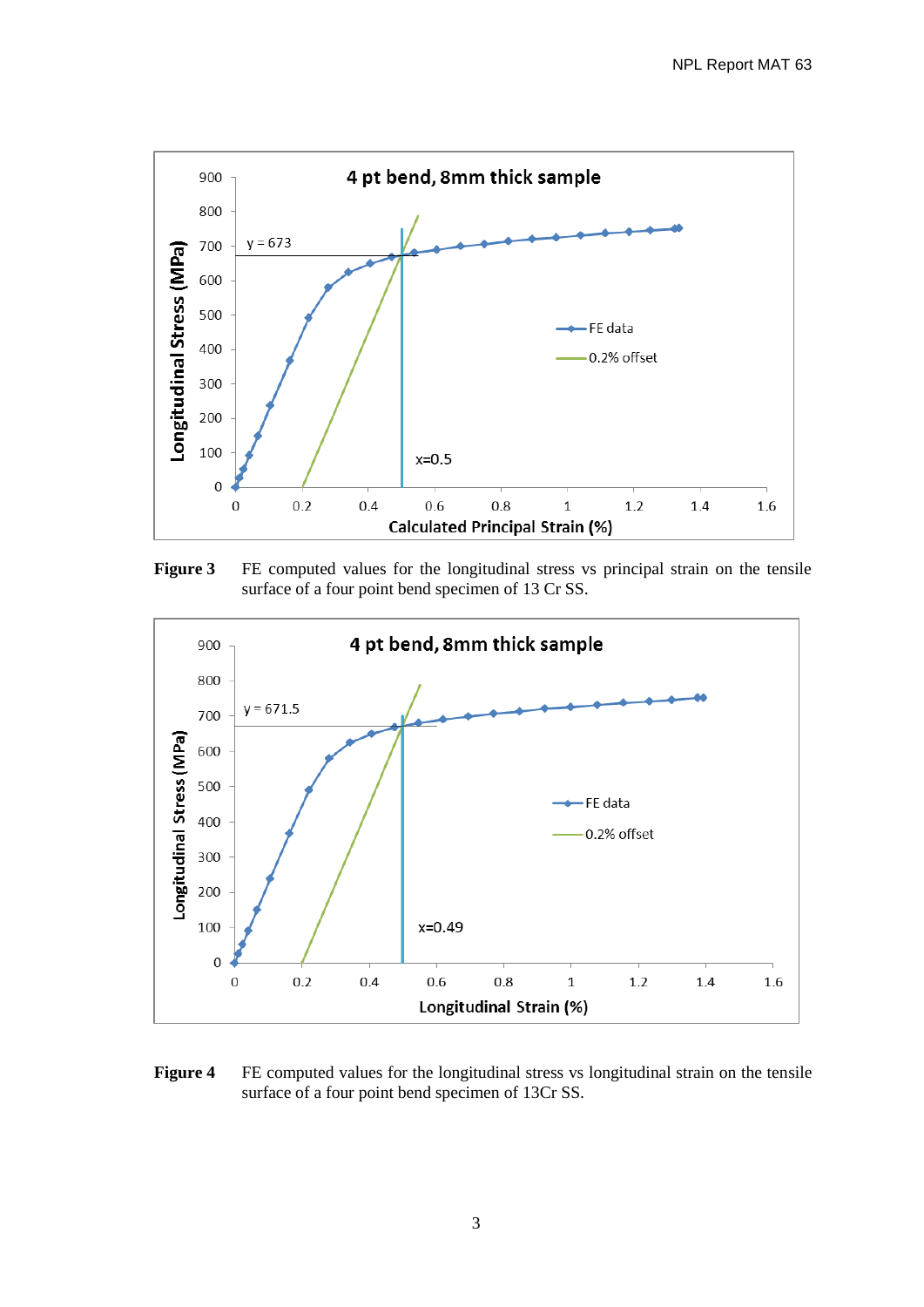In four point bend testing the stress is unknown and force (load) is plotted against strain (principal strain in the current version of the draft procedure). The total strain to achieve 0.2% offset is determined in a calibration experiment and the specimen then deflected to attain that value. It was assumed implicitly that this 0.2% offset corresponded to 0.2% plastic strain. To simulate this, the computed force corresponding to the calculated stress in the FE analysis is plotted against strain in Figures 5 and 6.



**Figure 5** FE computed values for the force vs principal strain on the tensile surface of an 8 mm thick four point bend specimen.



**Figure 6** FE computed values for the force vs longitudinal strain on the tensile surface of an 8 mm thick four point bend specimen.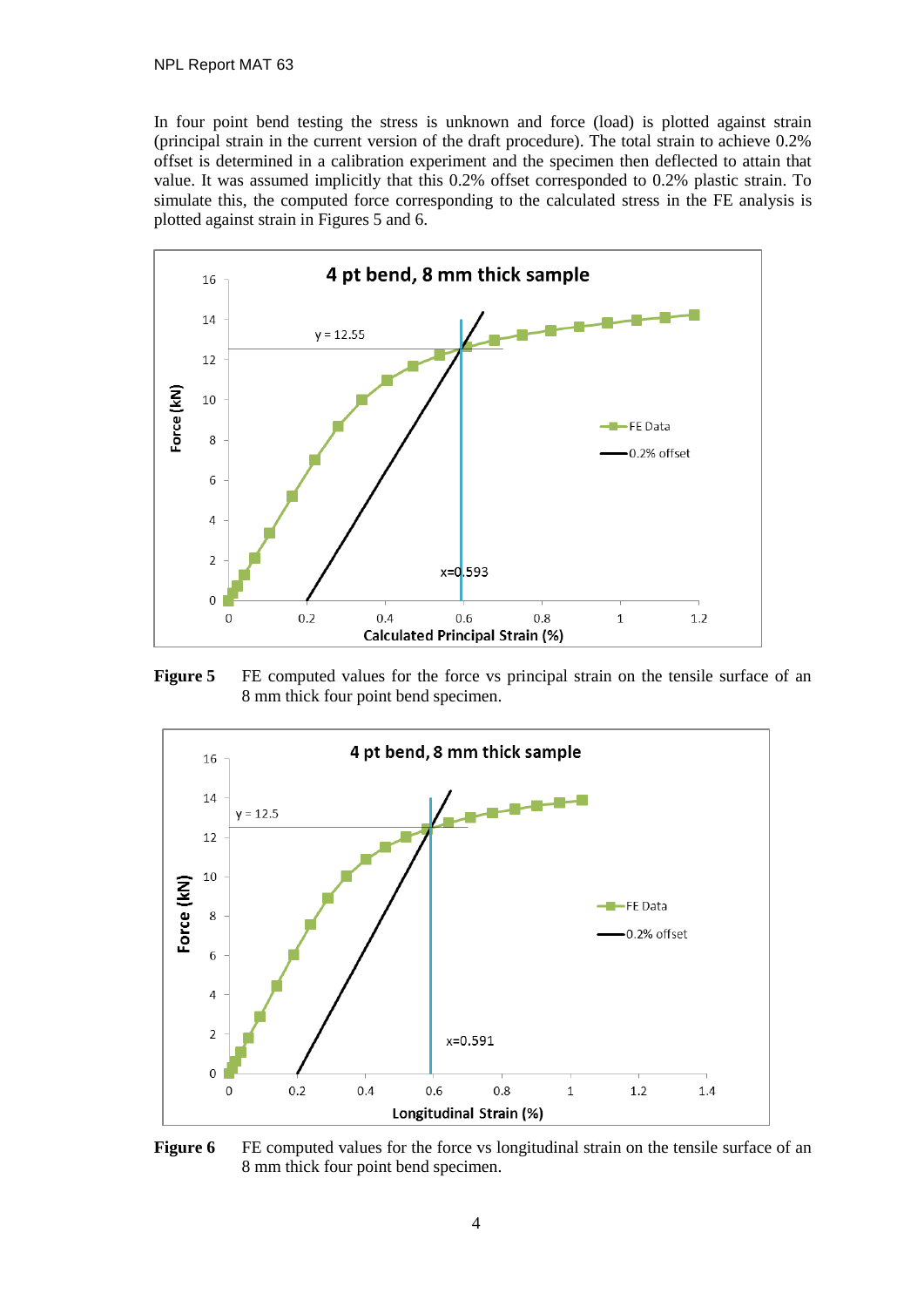The key observation is that now the 0.2% offset indicates a total strain of about 0.6%, compared to about 0.5% that would have been deduced from the uniaxial stress-strain plot. To assess the implications for the stress on the tensile surface the stress corresponding to the total strain based on the computed flexural force-strain plot and that based on the computed uniaxial stress-strain plot are compared in Figure 7. Two observations are noteworthy. Firstly, adopting the total strain to achieve 0.2% plastic strain from the uniaxial stress-strain plot leads, in four point bend testing, to a stress of about 672 MPa that should be compared to the value of 655 MPa in the uniaxial test. Secondly, the use of the total strain corresponding to the 0.2% offset in the flexural force-strain curve leads to a stress of 687 MPa.



**Figure 7** FE computed stress-strain plot showing computed stress derived from adopting the total strain value from the 0.2% offset in flexural force-strain plot  $(x=0.591)$  and that corresponding to 0.2% plastic strain in the uniaxial test  $(x=0.498)$ .

A repeat calculation with a 4 mm thick specimen shows similar behaviour to that for the 8 mm thick specimen as shown in Figure 8.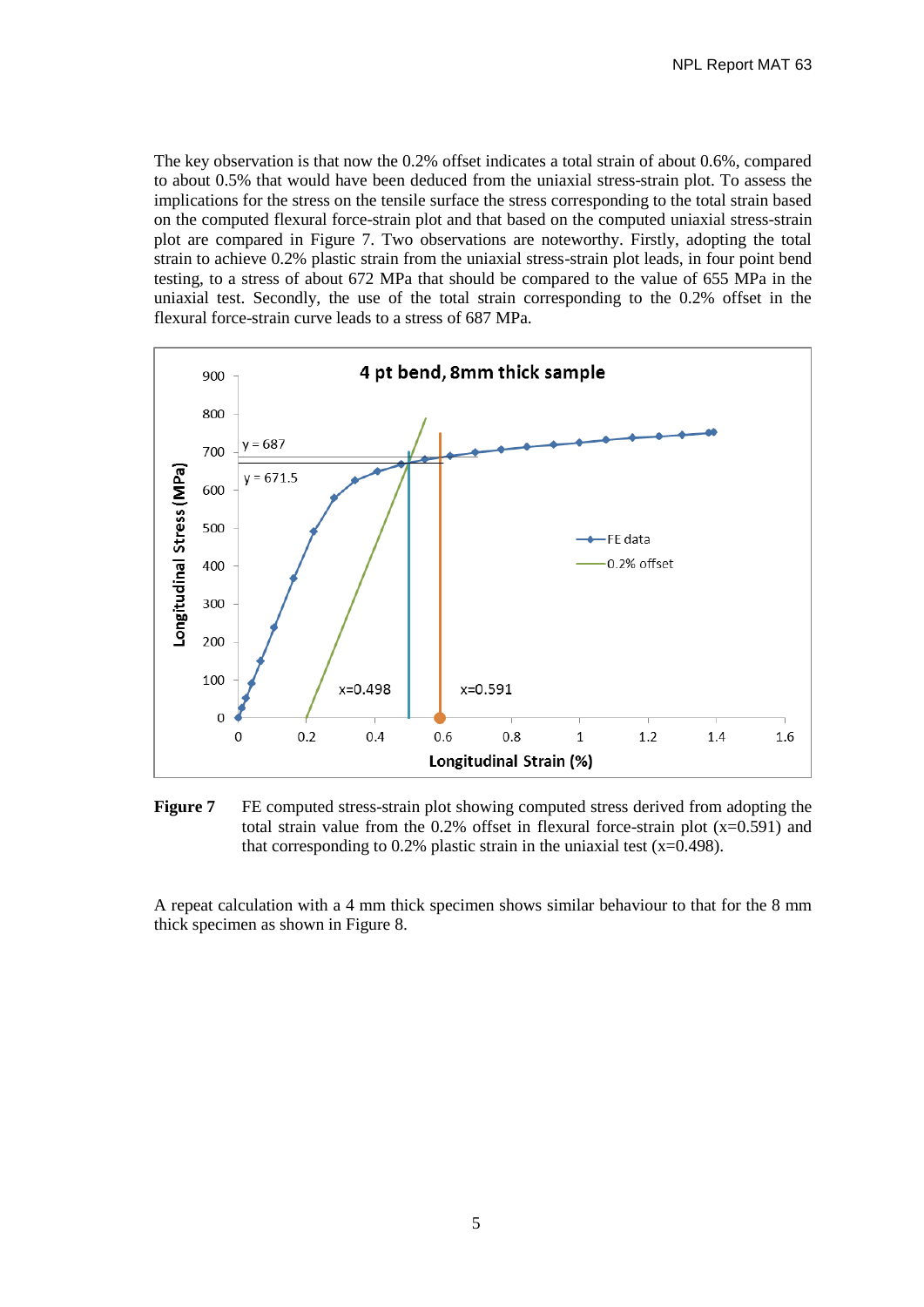

**Figure 8** FE computed stress-strain plot showing implications for computed stress of adopting total strain value derived from 0.2% offset in flexural force-strain plot (4 mm thick specimen).

The main observation for both thicknesses of specimen is that the 0.2% offset in the force-strain curve in the four point bend test does not correspond to 0.2% plastic strain, despite the fact that the modulus is the same as that derived from uniaxial testing. For this example, the calculated plastic strain was closer to 0.3%. However, the magnitude of the stress and strain will be a function of the work hardening characteristics of the material. For higher strength material with limited work hardening the increase in stress would be quite small compared to the method based on total strain from the uniaxial test (Figure 9) but the plastic strain would be greater. In contrast, for a material with more pronounced work hardening than that associated with the 13Cr SS of Figure 2, the relative increase in stress as a consequence of adopting the force-strain curve to derive total strain would be greater but the increase in plastic strain smaller. Note that for the higher strength steel in Figure 9 the AYS corresponding to the uniaxial 0.2% proof strength was 950 MPa so four point bend testing based on uniaxial total strain elevates the tensile surface stress by only about 3.5% for this case.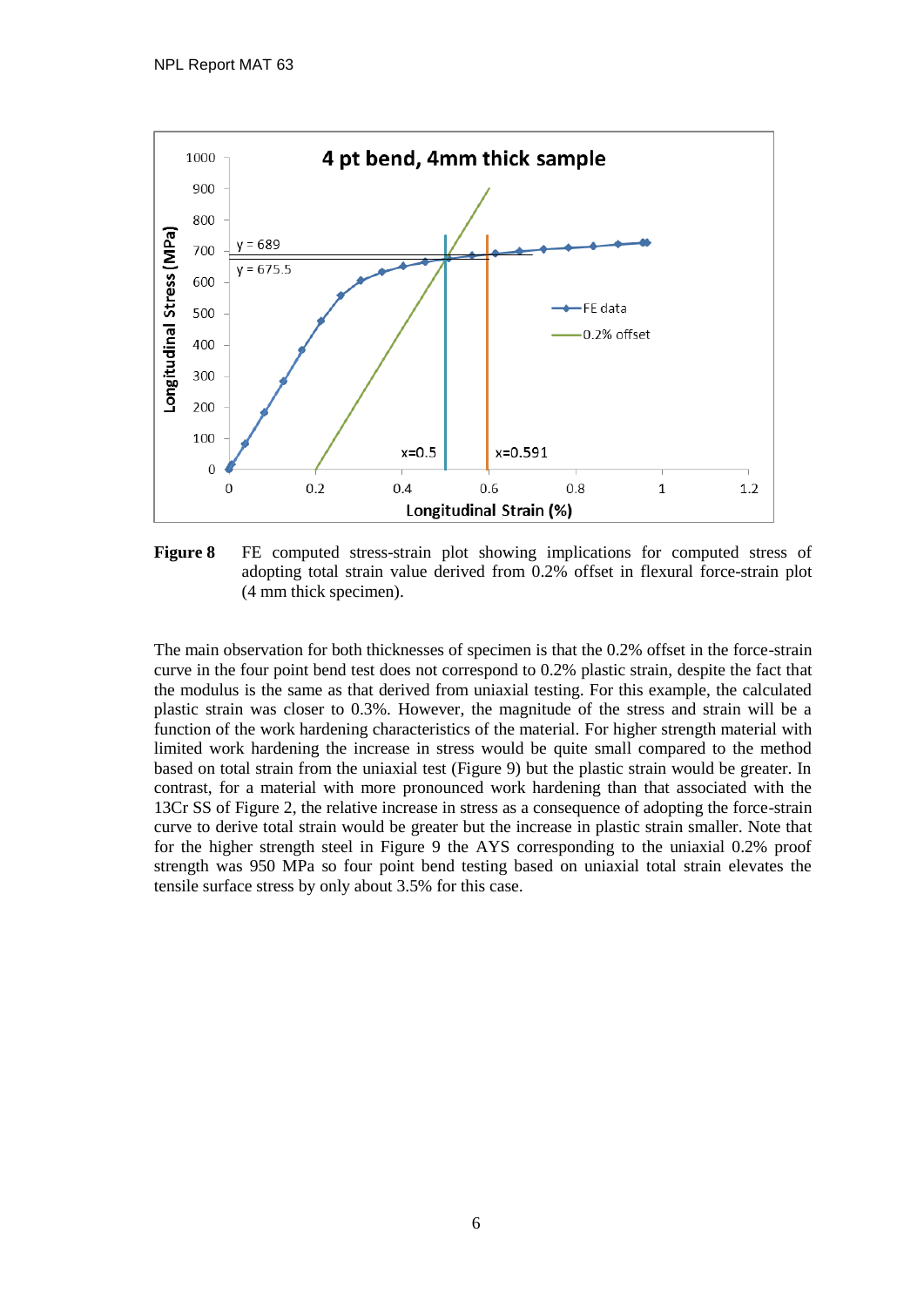

**Figure 9** FE computed stress-strain plot showing implications for computed stress in high strength 13Cr SS of adopting total strain value derived from 0.2% offset in forcestrain plot (4 mm thick specimen).

### <span id="page-12-0"></span>2.2 EFFECT OF FRICTION AT THE ROLLERS

It is important to assess whether the calculated force in the FEA shows reasonable agreement with that measured experimentally. However, the calculated force depends on the assumed value for coefficient of static friction, taken to be very small, 0.001 initially, and this may be somewhat different from that in actual experimental practice. Accordingly, the effect of varying friction at the rollers was assessed and compared to force-strain data measured experimentally. Ideally, the analysis should include rotation of the rollers and related friction between the rollers and the jig. However, rotation of the rollers is very difficult to incorporate in the FEA. Thus, only the friction between the roller and the specimen is considered.

For expediency, related to available experimental data, uniaxial stress-strain data for a slightly different 13Cr SS was used (Figure 10). Comparison of calculated load/force-strain vs measured values in Figure 11 show that the assumption of very low friction at the rollers may not be ideal. The consequence is that somewhat larger force is applied to attain the same total strain, which would concur with intuitive expectations. It might be expected that rollers that are free to rotate and move with the specimen will have a reduced impact. However, since most jigs are designed so that they are fixed with respected to the roller then there will still be frictional forces between the jig and the roller. Typical values for the coefficient of static friction between steel and ceramic are between 0.1 and 0.5 and thus cannot be assumed to be negligible. Hence, although the results for Figure 11 do not account for all aspects of the system they are indicative.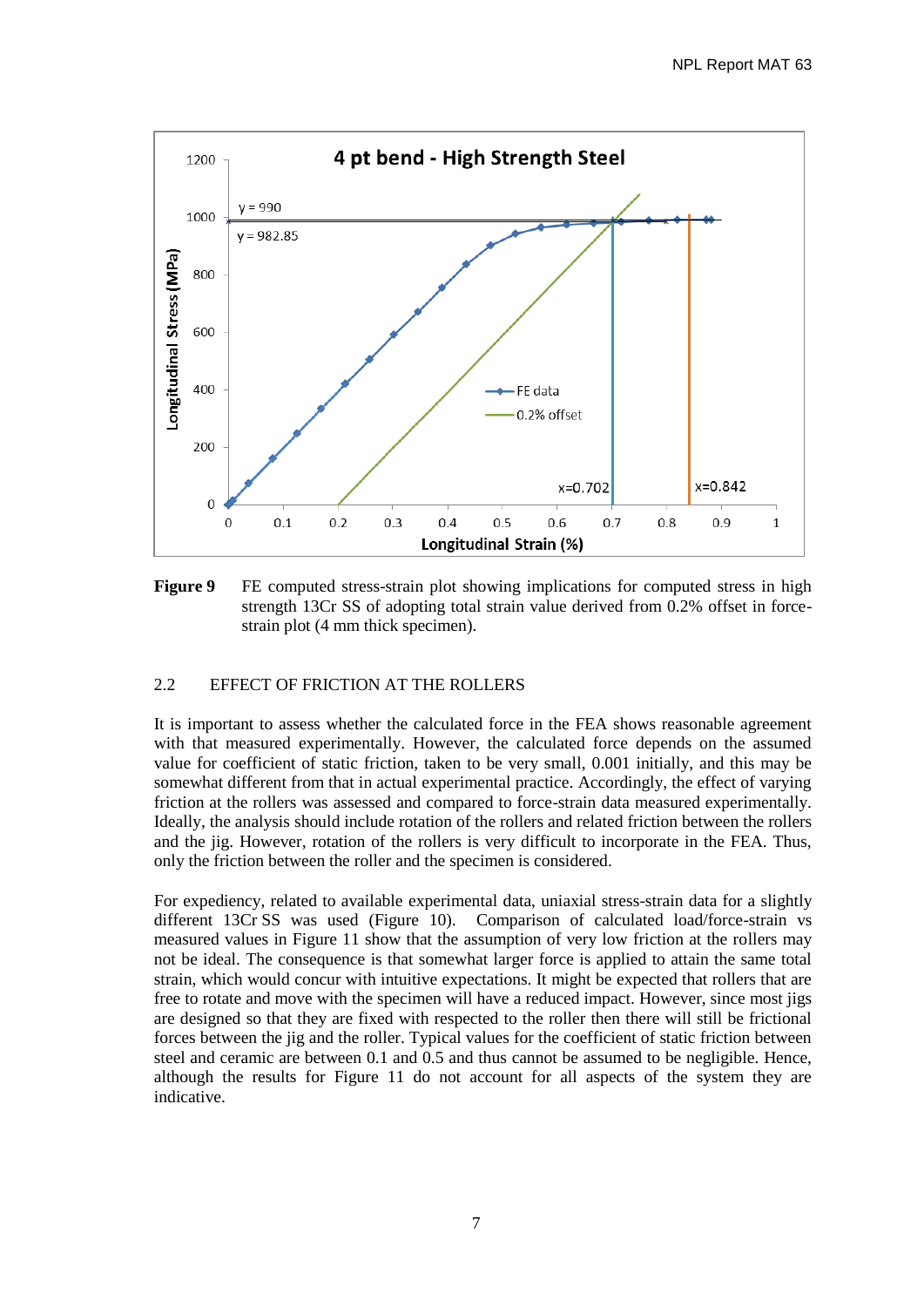

**Figure 10** Uniaxial stress-strain data for a 13Cr steel used as the basis for comparing calculated force-strain with measured force-strain.



Figure 11 Comparison of predicted force (load) vs strain with measured force-strain for 13Cr steel assuming different value for friction coefficient (mu) at rollers.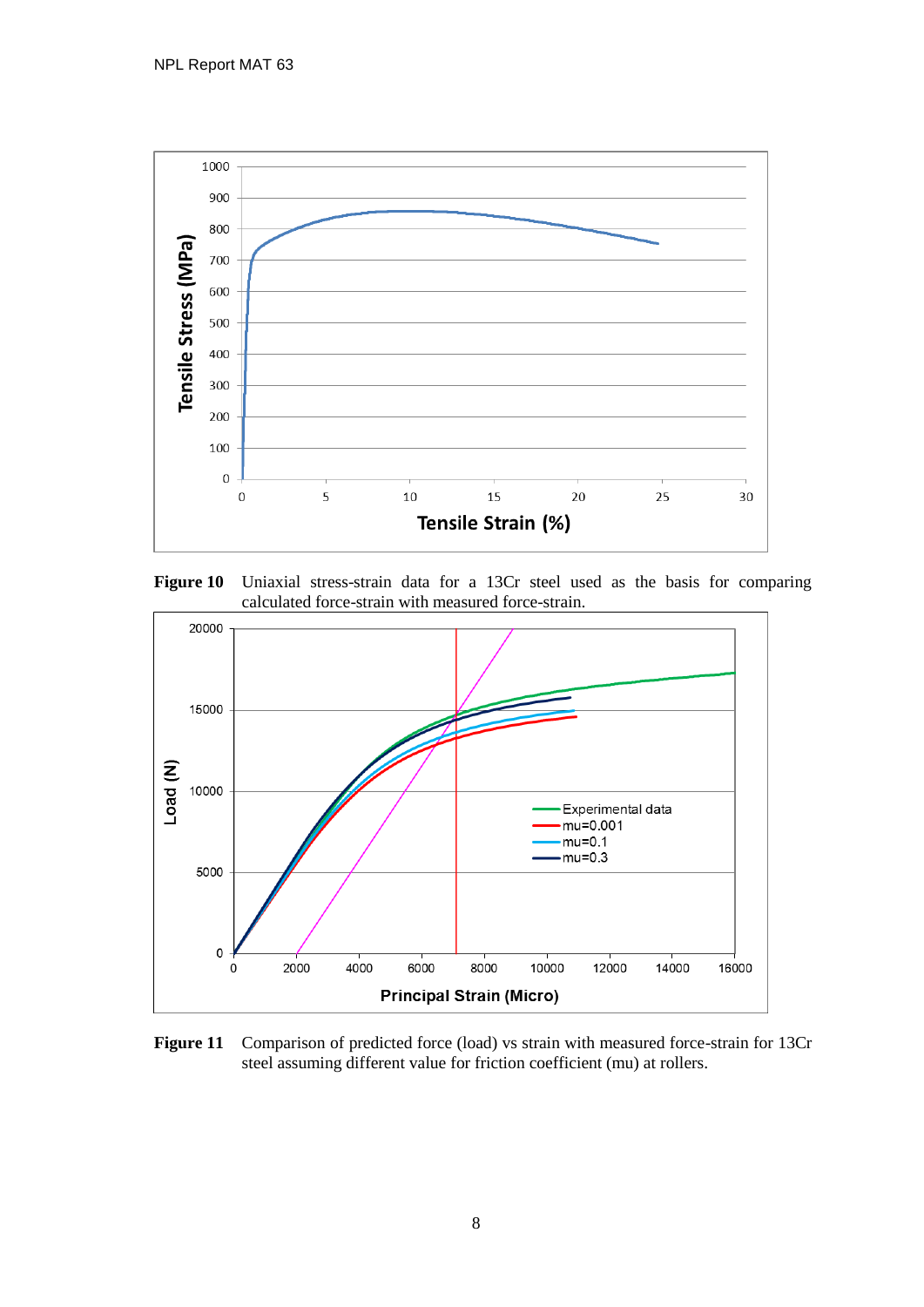The other factor to consider in relation to friction at the rollers is the impact on the stress and strain local to the rollers, as highlighted by Walters [1] and Lube et al [2]. This is demonstrated in Figure 12 where elevated strain and strain gradients can exist on the tensile surface opposite the inner rollers.



**Figure 12** Impact of friction at the rollers (assuming a coefficient of friction of 0.5) on the strain distribution along the centre of a four point bend specimen.

## <span id="page-14-0"></span>**3. IMPLICATIONS**

Clearly, the adoption of the 0.2% offset procedure using force-strain data from four point bend testing is not to be recommended because it increases the stress relative to the target stress more than is desirable, with the extent being proportional to the degree of work hardening of the material. For low work hardening materials the effect on stress is modest relative to use of total strain from uniaxial data but the comparative effect on plastic strain is more significant and vice versa for high work hardening materials.

It needs to be recognised also that the use of the total strain from uniaxial data to set the total strain in the four point bend test increases the stress relative to the Actual Yield Stress for the same value of 0.2% plastic strain. In other words more elastic strain is required to achieve the same level of plastic deformation in the 4 point bend specimen than in a uniaxial specimen. However, this deviation should be accepted as there is no intrinsic way, other than FE analysis, of defining the stress on the four point bend specimen for a CRA and it is then preferable to set the level of strain corresponding to 0.2% plastic strain.

It is evident also from Figure 11 that the assumption of negligible friction at the rollers may not be reliable, which can mean that somewhat higher force/load (and by implication stress) is required to achieve the target strain derived from the uniaxial test and this may vary slightly from one test laboratory to another. However, provided the specimen is strain gauged and the frictional forces are not excessive this will not impact on the strain in the central region of the specimen. Nevertheless, there can be elevated stress on the tensile surface of the specimen